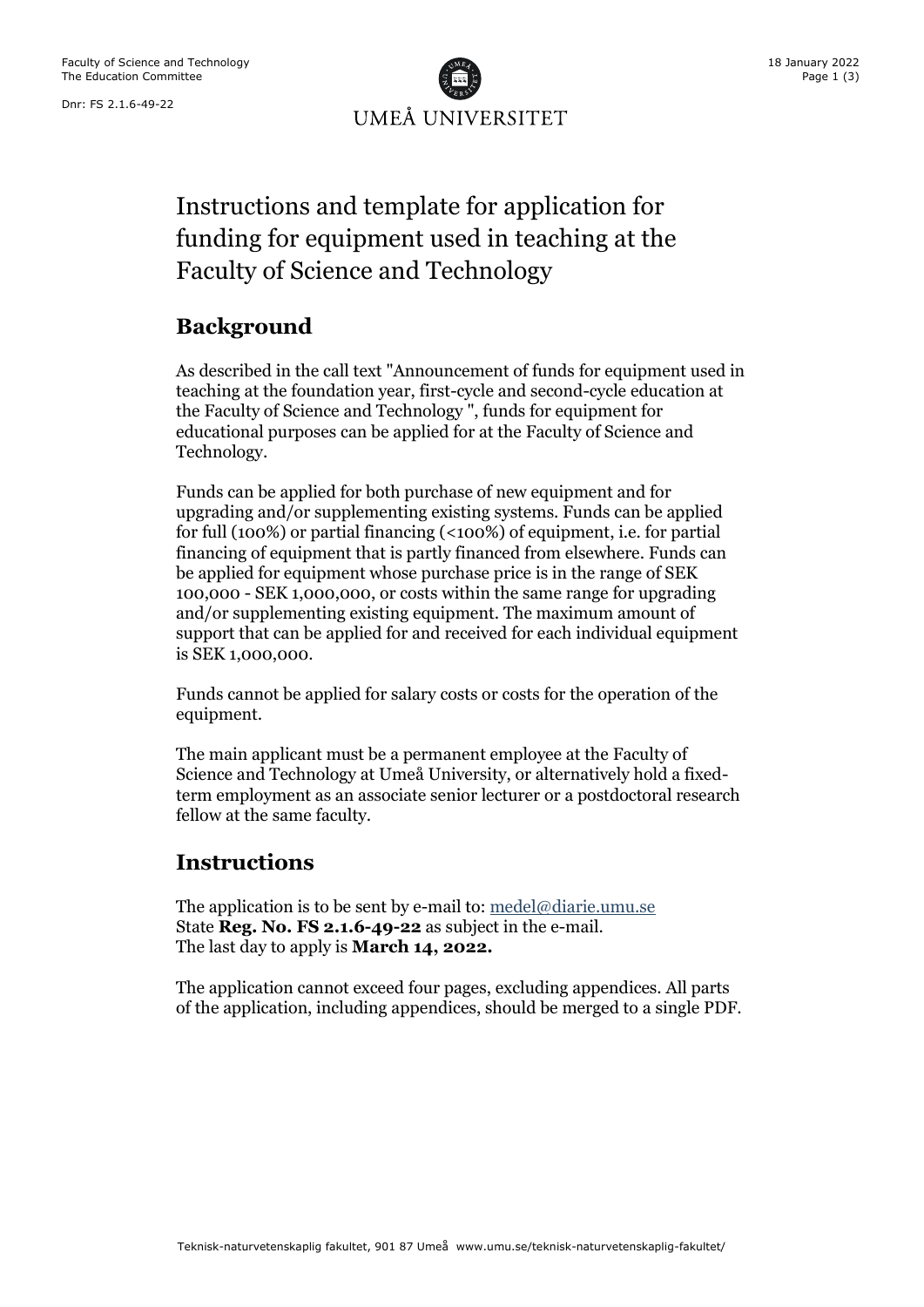UMEÅ UNIVERSITET

The following must be included in the application (use the headlines below in order of appearance):

• **Brief description of the requested equipment/infrastructure:**  Enter name of equipment/designation, and if applicable the number of sets of equipment that is planned to be purchased.

#### • **Applied amount:**

Purchase price of the equipment and requested amount. Information whether the application concerns full funding or partial funding.

#### • **Applicants:**

Name, title, department and contact details (e-mail and phone number) for the main applicant, as well as names, department and faculty affiliation for any co-applicants.

#### • **Background:**

Briefly describe the background to why the equipment is needed. Why has the need for equipment arisen?

#### • **The significance of the requested equipment (for the foundation year, first-cycle or for the second-cycle education):**

Describe the significance of the equipment and how it will be used in the progammes(s)/course(s) for which it is intended. Indicate in particular whether the equipment can be used by (or has the potential to be used by) more programmes/courses than those to which the application relates. Explain whether similar equipment already exists at the department, faculty, or at other faculties at Umeå University. If similar equipment already exists, the question of the extent to which such possible equipment can or cannot be used by applicants for the intended programmes/courses should be addressed. If equipment is applied jointly with co-applicants from another faculty, it must be stated under the above heading in what way, and to what extent, the equipment will support all programmes/courses to which the application relates.

#### • **Placement:**

The placement of the equipment - both physical and administrative- should be described.

#### • **Responsible:**

State the responsible department for the equipment, as well as responsible contact person.

#### • **Approval:**

The application must be signed by all applicants (i.e. main and coapplicants), as well as the head of the main applicant. In addition, the application must be approved by the head of the department where the equipment is to be located. Feel free to sign digitally by means of eduSign, see https://edusign.sunet.se/